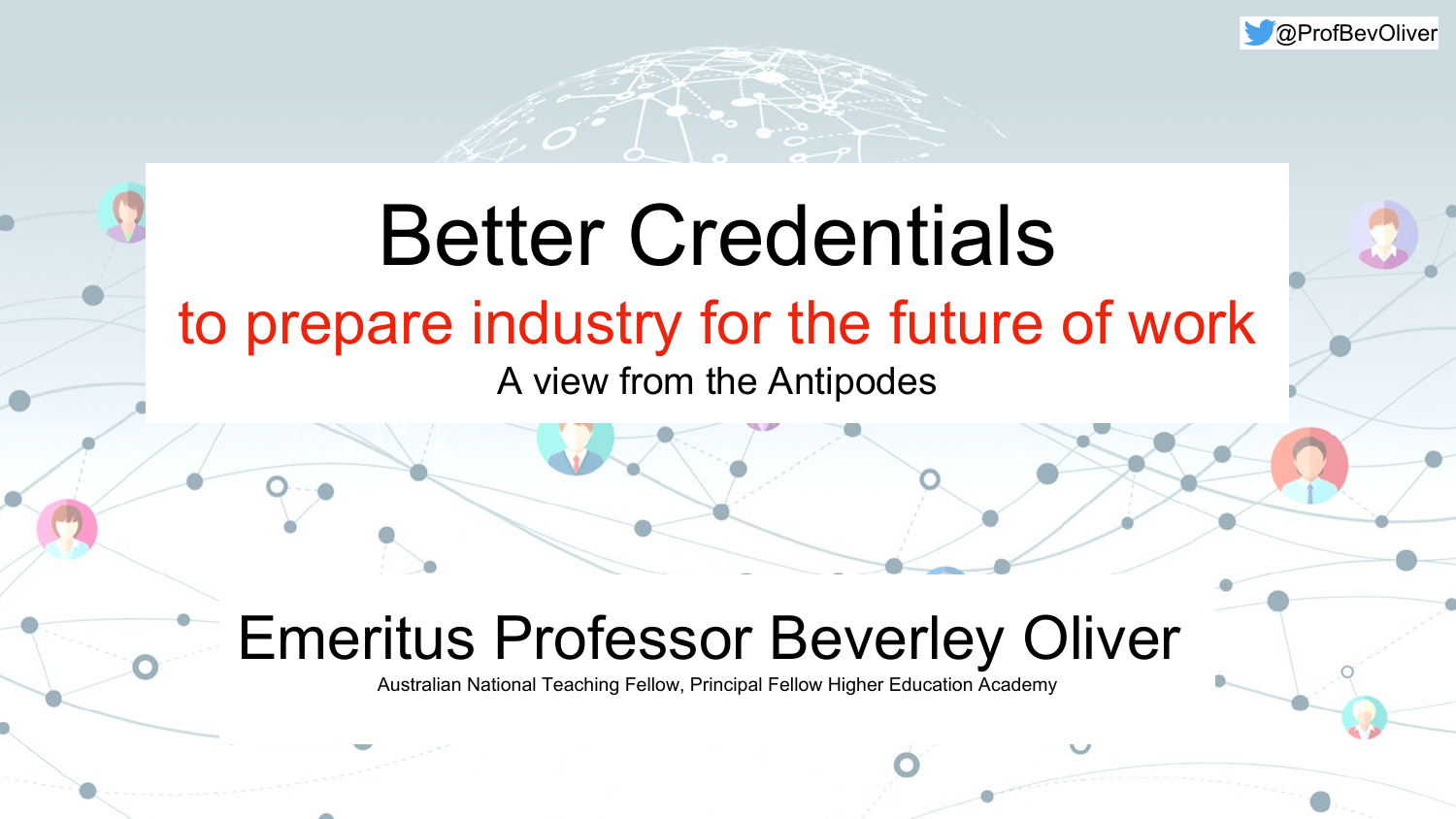

# Our\* two big blind spots…

**\*Tertiary educators**

**Visualisations make the invisible visible…**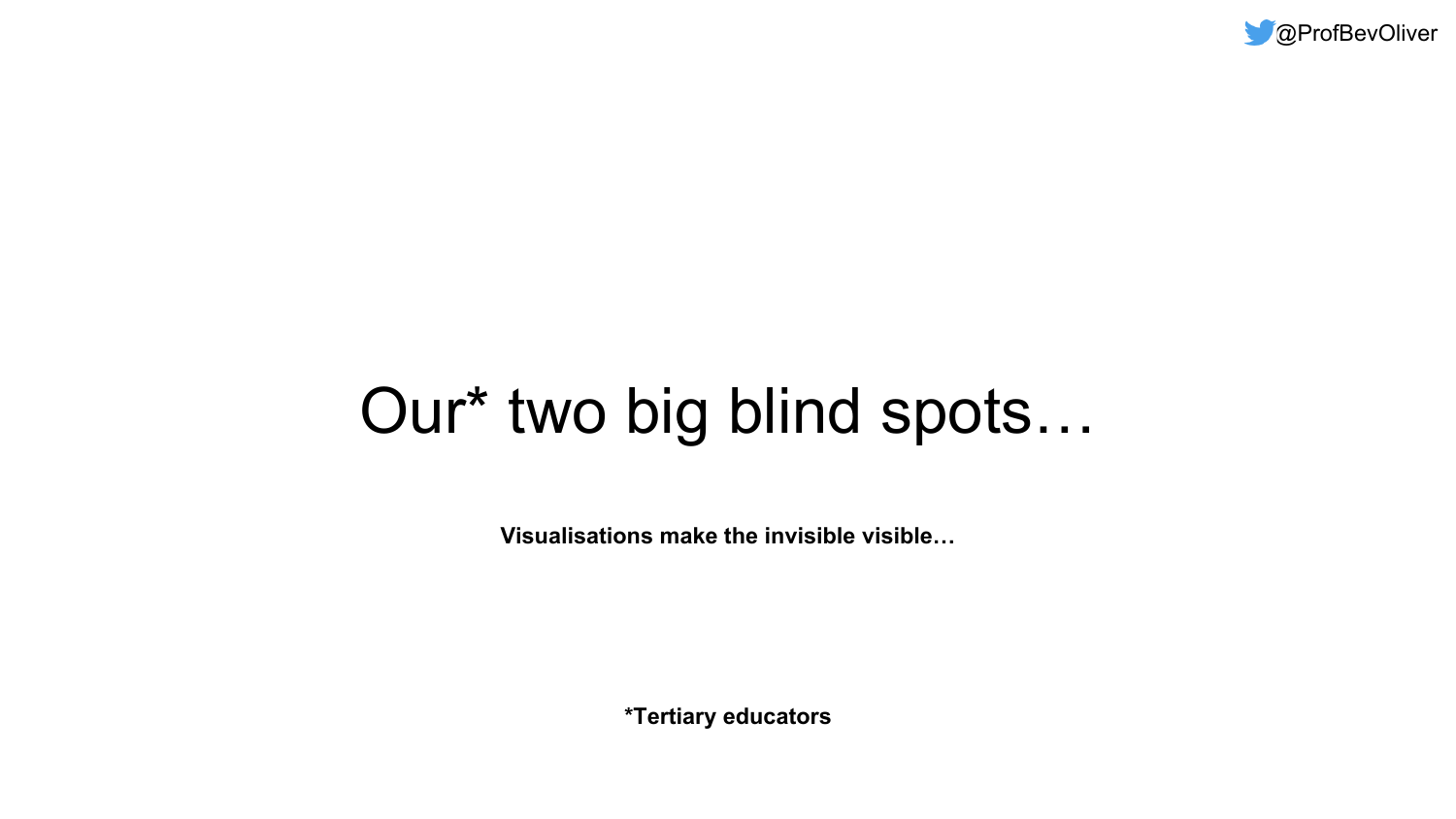

### 1. Students



### **Who are these 'kids'?**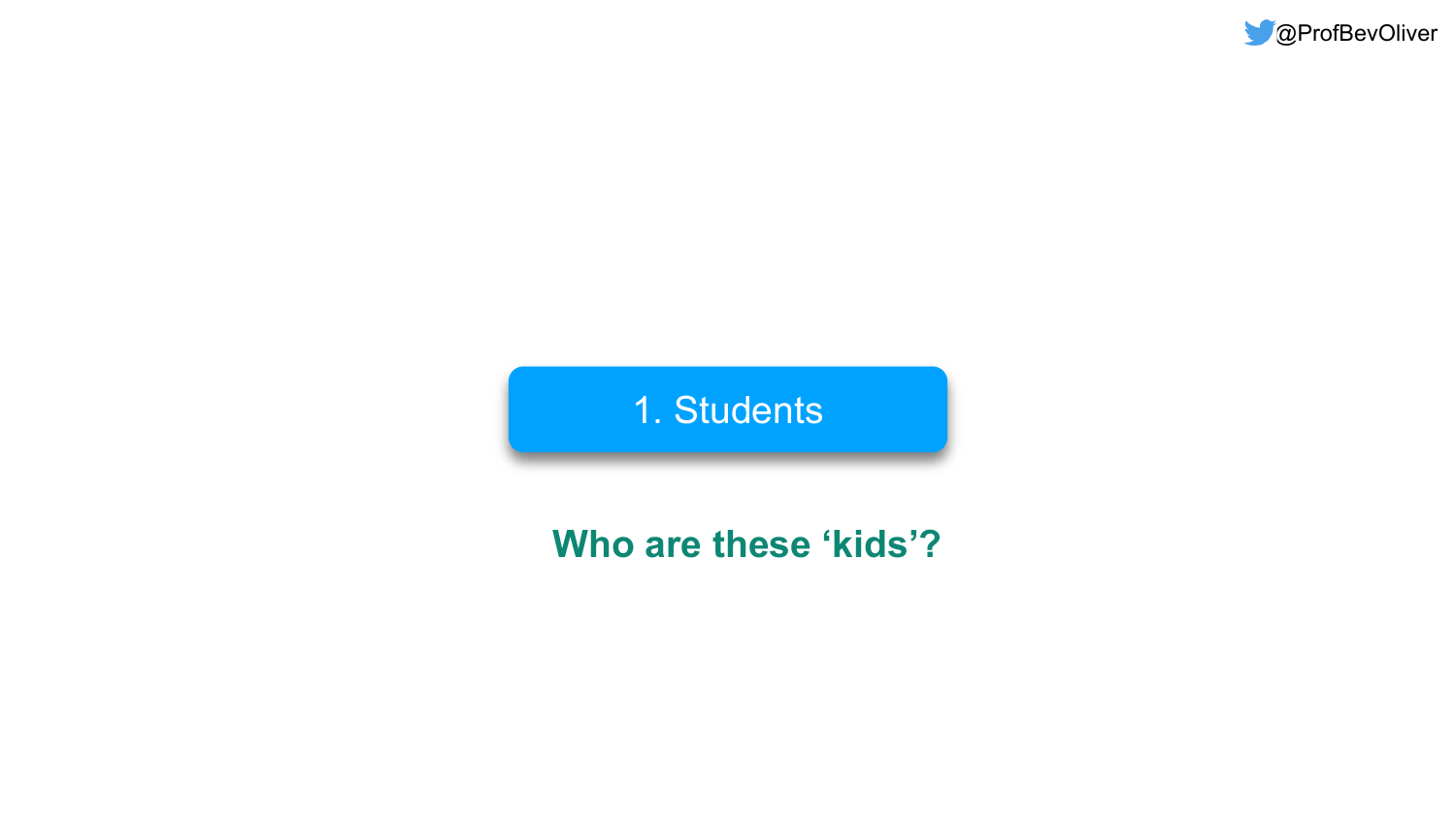**(HEIMS, Australia, 2016: 1.22m headcount**



#### **Who are these 'kids'?**

| evOliver   |     |  |  |  |  |  |  |
|------------|-----|--|--|--|--|--|--|
|            |     |  |  |  |  |  |  |
|            |     |  |  |  |  |  |  |
| <b>ial</b> |     |  |  |  |  |  |  |
| $50+$      | 60+ |  |  |  |  |  |  |
|            |     |  |  |  |  |  |  |
|            |     |  |  |  |  |  |  |
|            |     |  |  |  |  |  |  |
|            |     |  |  |  |  |  |  |
|            |     |  |  |  |  |  |  |
| $<$ 1%     |     |  |  |  |  |  |  |
|            |     |  |  |  |  |  |  |
|            |     |  |  |  |  |  |  |
|            |     |  |  |  |  |  |  |
|            |     |  |  |  |  |  |  |
|            |     |  |  |  |  |  |  |
| $< 1\%$    |     |  |  |  |  |  |  |
|            |     |  |  |  |  |  |  |

|                            | <b>Enrolment mode</b> | <b>On campus</b> |       |       |     |                                                              |         |     |       |       |
|----------------------------|-----------------------|------------------|-------|-------|-----|--------------------------------------------------------------|---------|-----|-------|-------|
| <b>Enrolment type</b>      | <b>Domestic</b>       |                  |       |       |     |                                                              | Interna |     |       |       |
| <b>Broad FoE/Age group</b> |                       | $25$             | $25+$ | $30+$ | 40+ | $50+$                                                        | $60+$   | <25 | $25+$ | $30+$ |
|                            | Agriculture           |                  |       |       |     |                                                              |         |     |       |       |
| ndergraduate               | Architecture          |                  |       |       |     |                                                              |         |     |       |       |
|                            | Creative              |                  |       |       |     |                                                              |         |     |       |       |
|                            | Education             |                  |       |       |     |                                                              |         |     |       |       |
|                            | Engineering           |                  |       |       |     |                                                              |         |     |       |       |
|                            | Health                |                  |       |       |     |                                                              |         |     |       |       |
|                            | IT                    |                  |       |       |     |                                                              |         |     |       |       |
|                            | Management            |                  |       |       |     |                                                              |         |     |       |       |
|                            | <b>NatSciences</b>    |                  |       |       |     |                                                              |         |     |       |       |
|                            | Society/Culture       |                  |       |       |     | $\overline{\mathbf{V}}$ $\mathbf{L}$ $\overline{\mathbf{V}}$ |         |     |       |       |
| Postgraduate               | Agriculture           |                  |       |       |     |                                                              |         |     |       |       |
|                            | Architecture          |                  |       |       |     |                                                              |         |     |       |       |
|                            | Creative              |                  |       |       |     |                                                              |         |     |       |       |
|                            | Education             |                  |       |       |     |                                                              |         |     |       |       |
|                            | Engineering           |                  |       |       |     |                                                              |         |     |       |       |
|                            | Health                |                  |       |       |     |                                                              |         |     |       |       |
|                            | IT                    |                  |       |       |     |                                                              |         |     |       |       |
|                            | Management            |                  |       |       |     |                                                              |         |     |       |       |
|                            | <b>NatSciences</b>    |                  |       |       |     |                                                              | 9%      |     |       |       |
|                            | Society/Culture       |                  |       |       |     |                                                              |         |     |       |       |

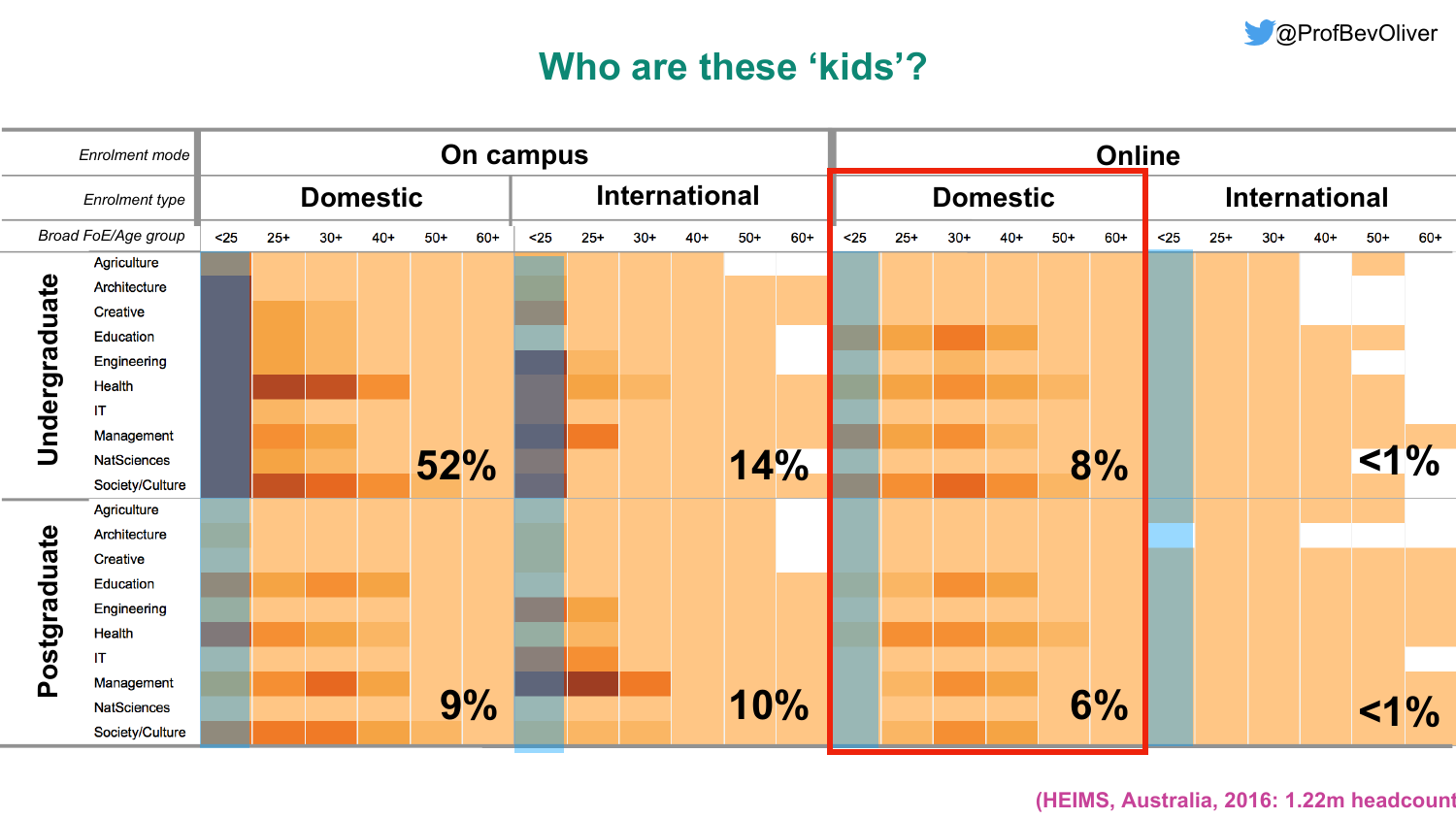### Who are those online learners?

•67% female.

- $-3\% < 20$  years of age.
- $•7\% > 50$  years of age.

They may live in a different state from the provider.

#### They're in your staff room, on your campus - including when they are enrolled at another institution.

#### You can't spot them in a crowd.

1. Our staff are students too





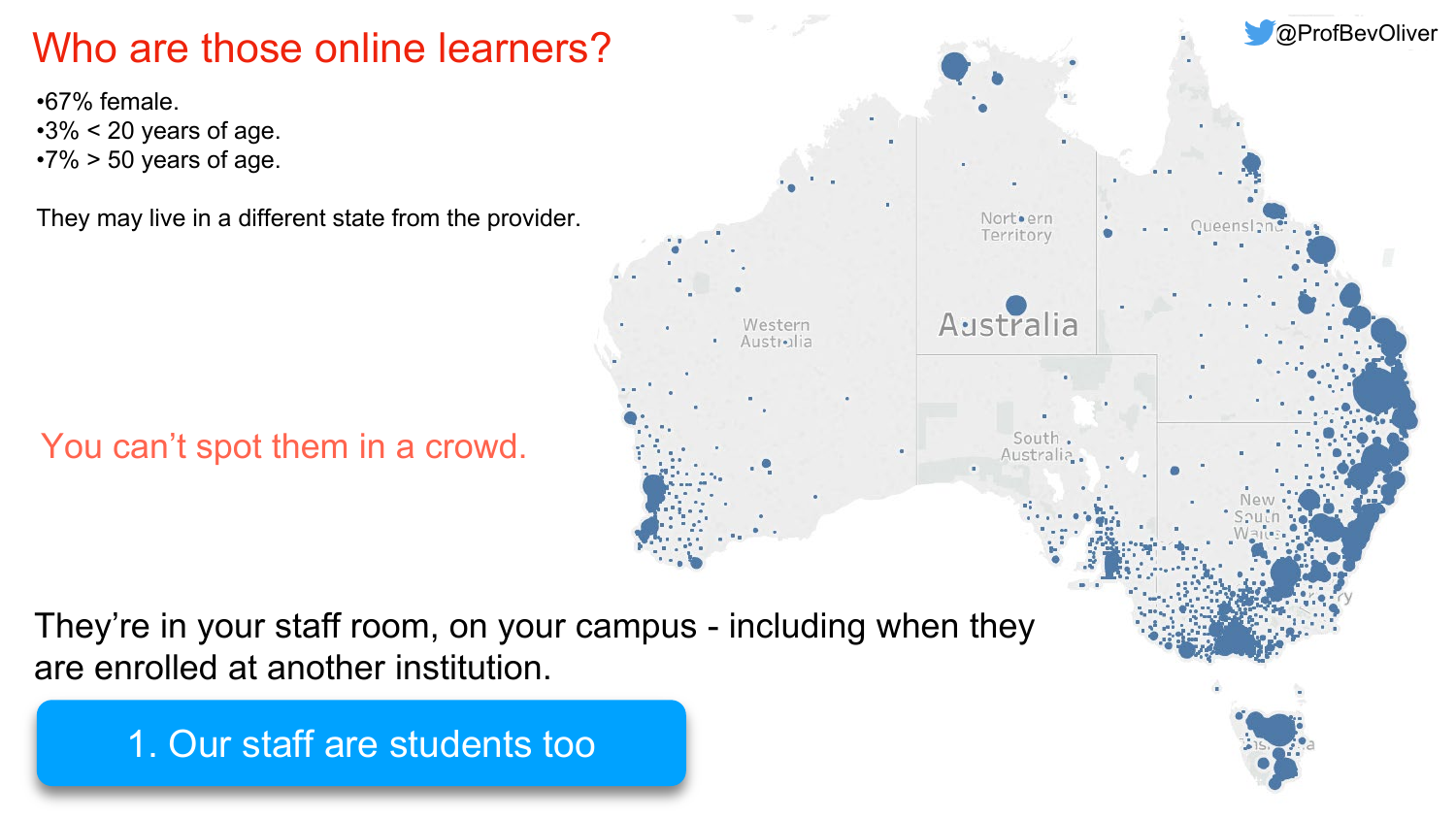**The labour market is complex. Employers work in firms, institutions, mine sites, corner shops, their garages…across multiple industries…**





### 2. Employers and industry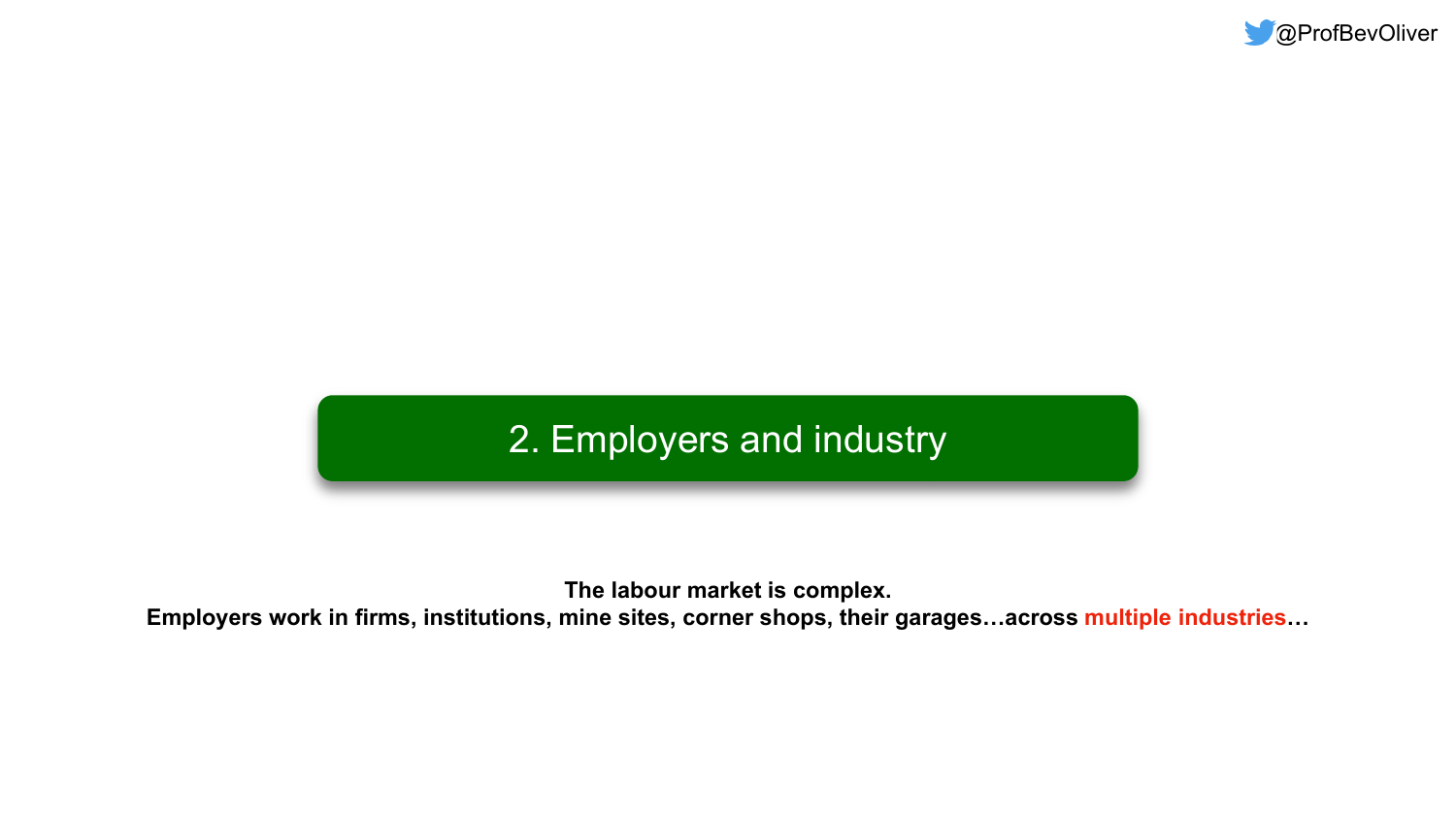#### **19 Industries**

#### 2. We are employers and we are an industry

**High volume Australia 2016 Census**









**There are many many types of employers.**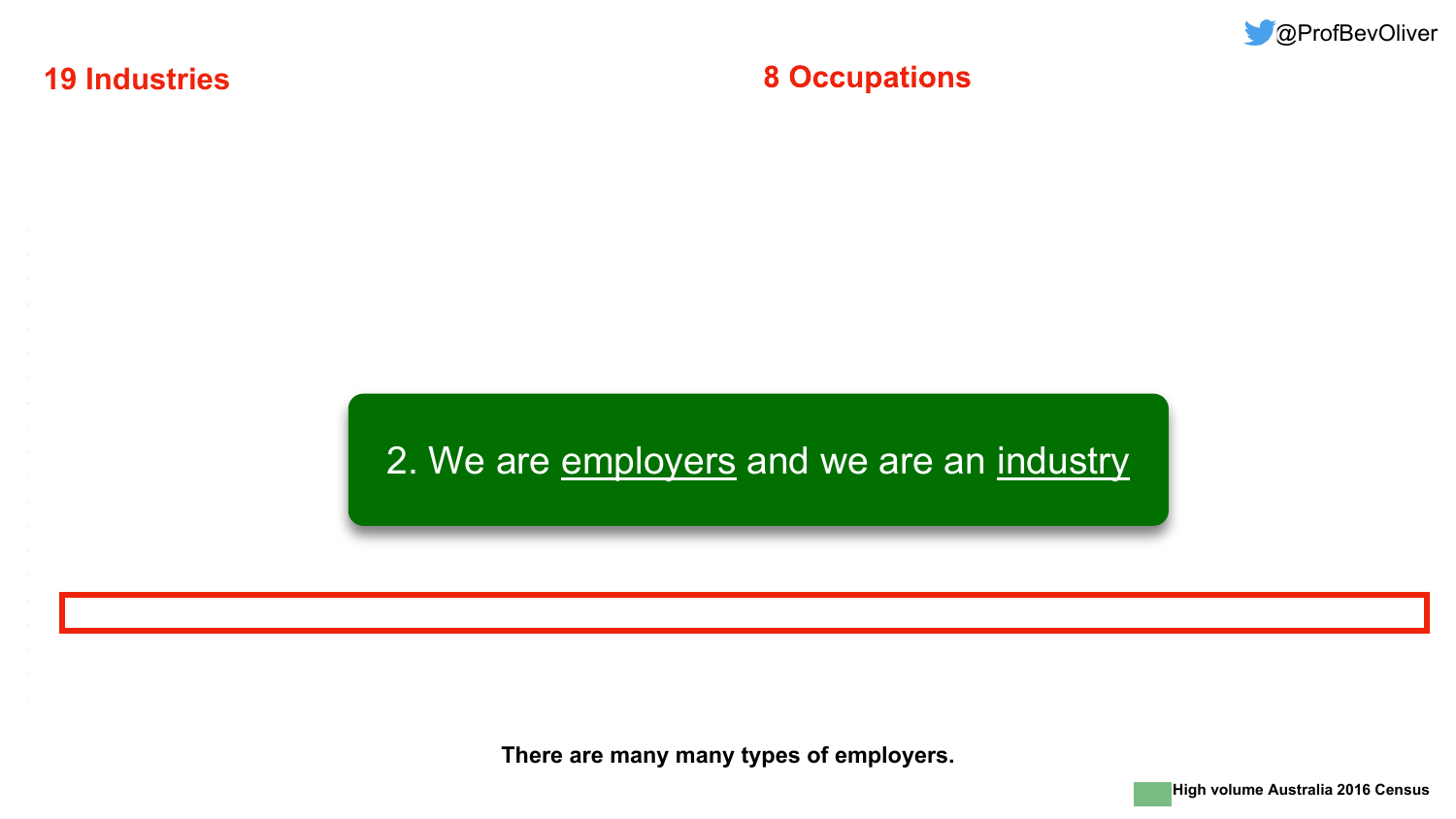# Better Credentials to prepare our industry for the future of work

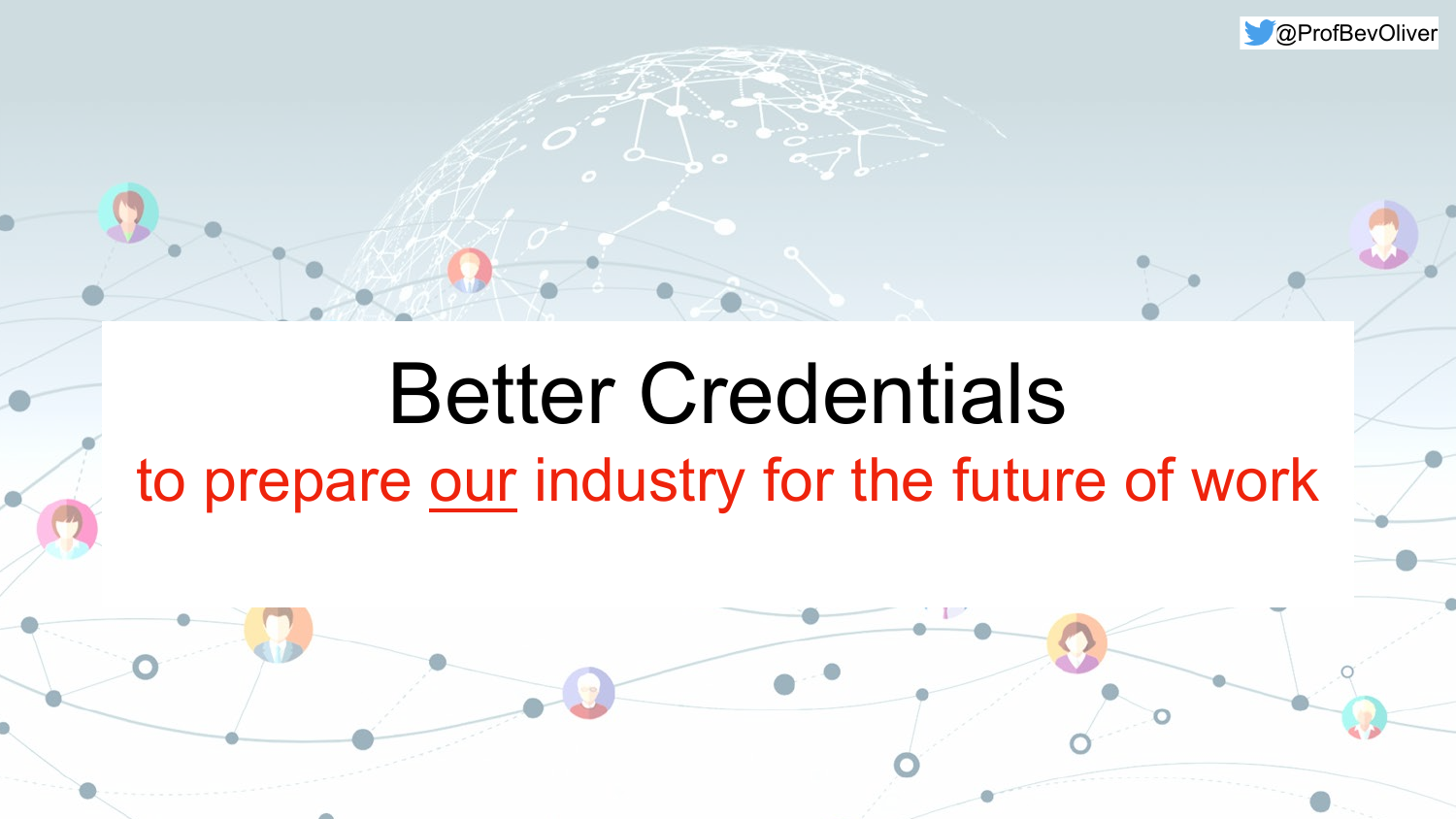### **We not only have to prepare our graduates for the future of work, we have to prepare our current and future employees for the future of work.**

Could micro-credentials help?



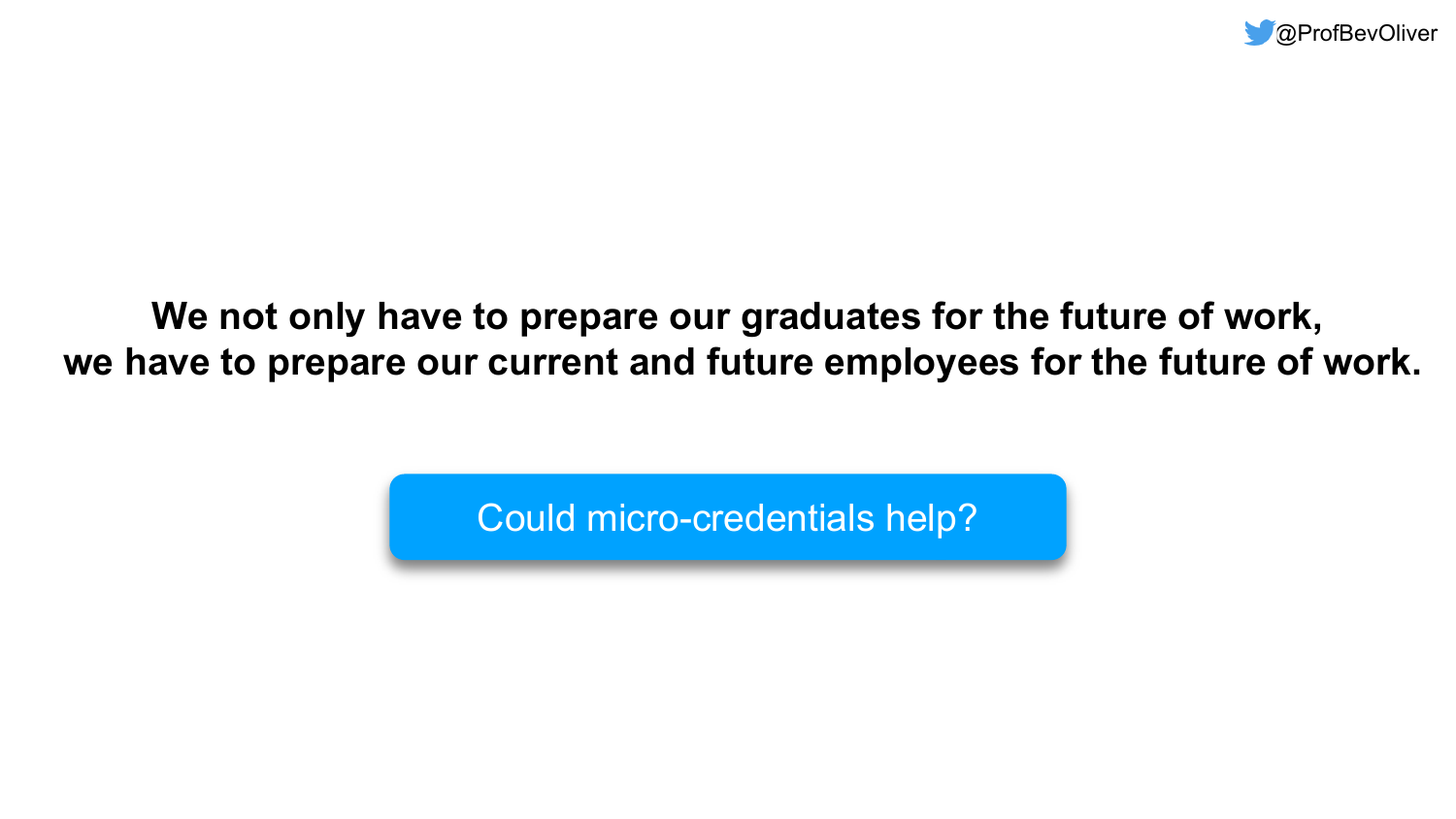#### **A micro-credential is a certification of assessed learning that is additional, alternative, complementary to or a component part of a formal qualification.**





Micro-credentials (2008) Formal qualifications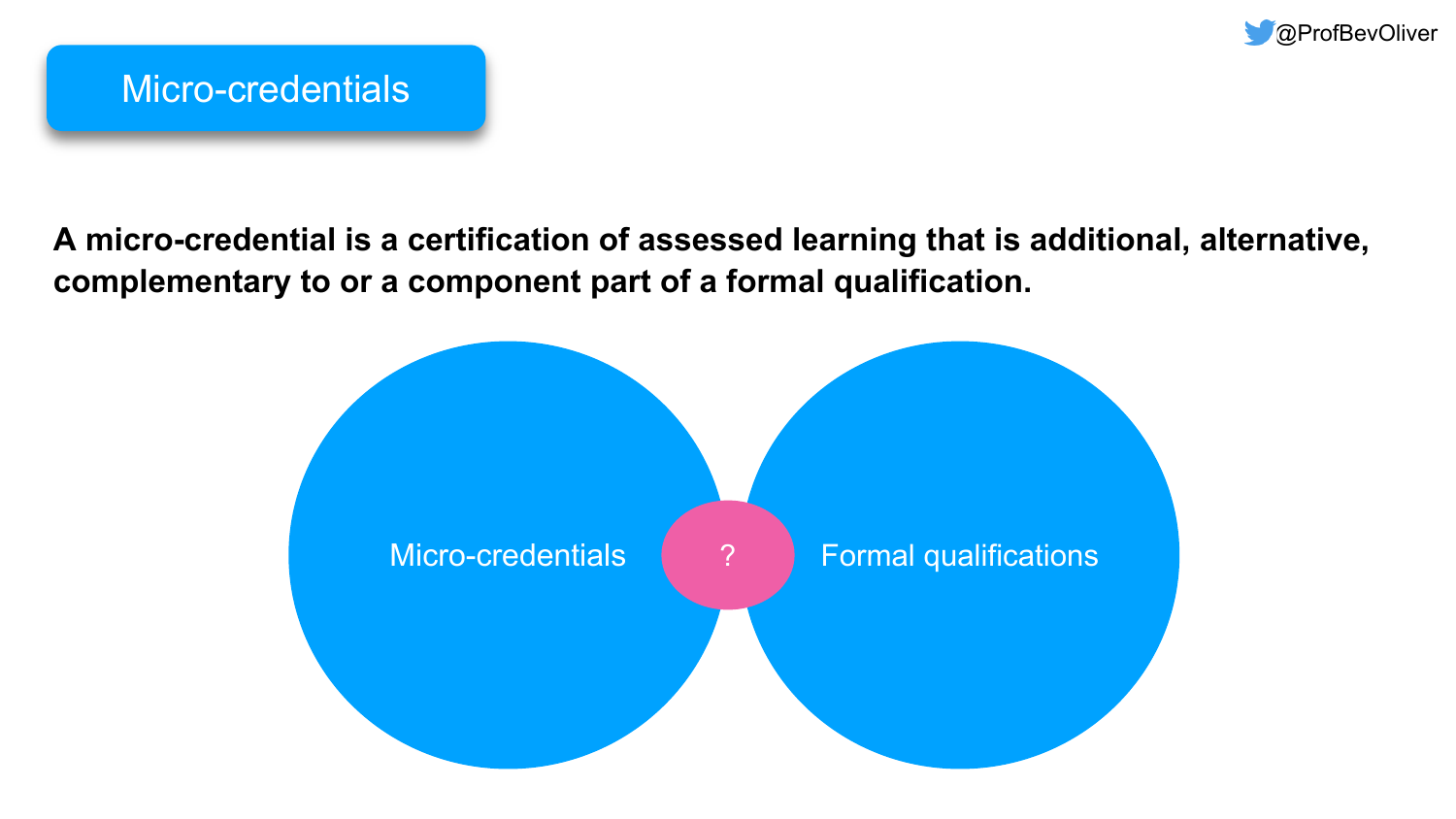Also known as alternative credentials, MOOCs, certifications, short courses,



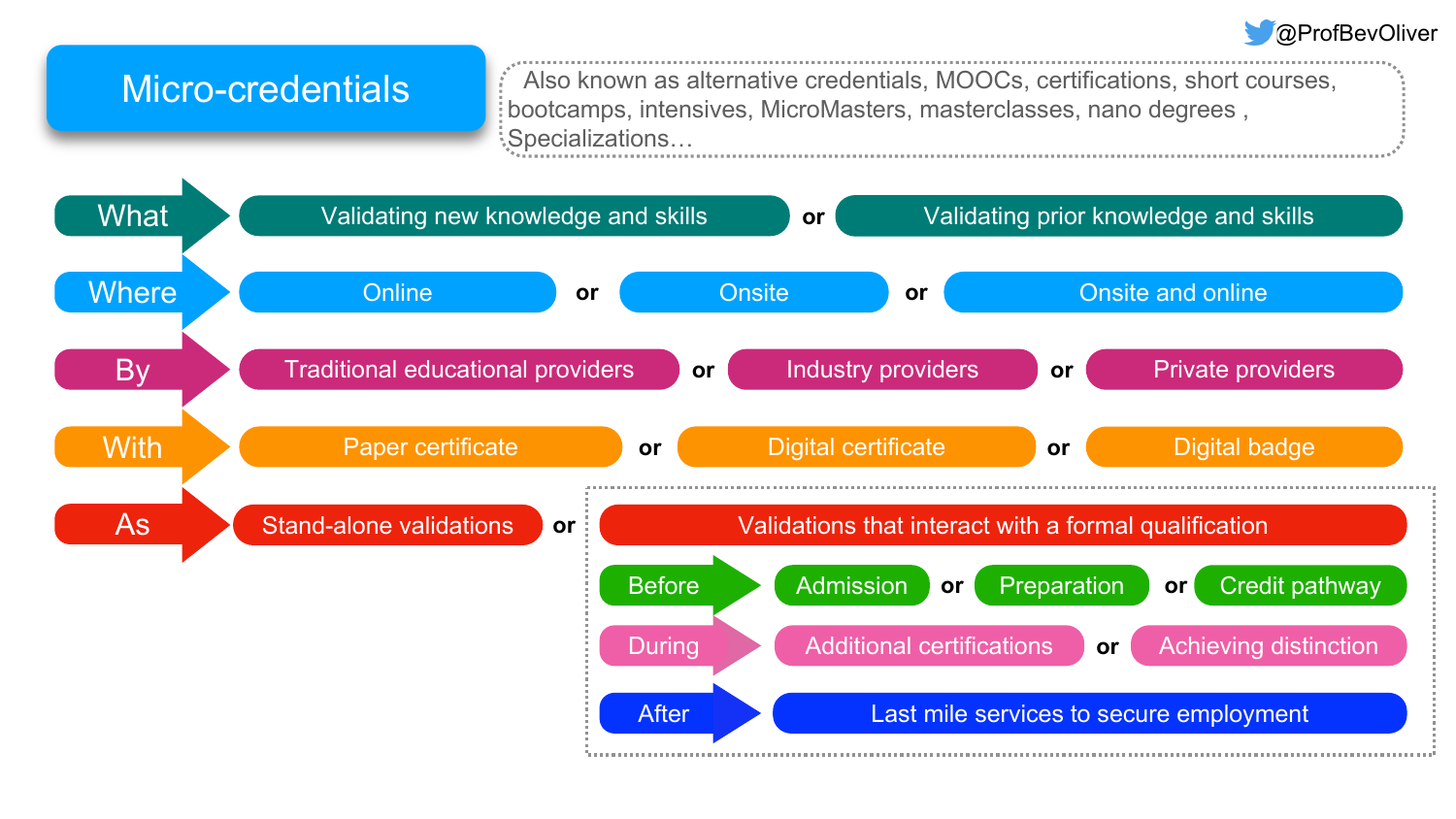#### Might micro-credentials be a solution for us too?

(Maybe we should be experimenting on ourselves)

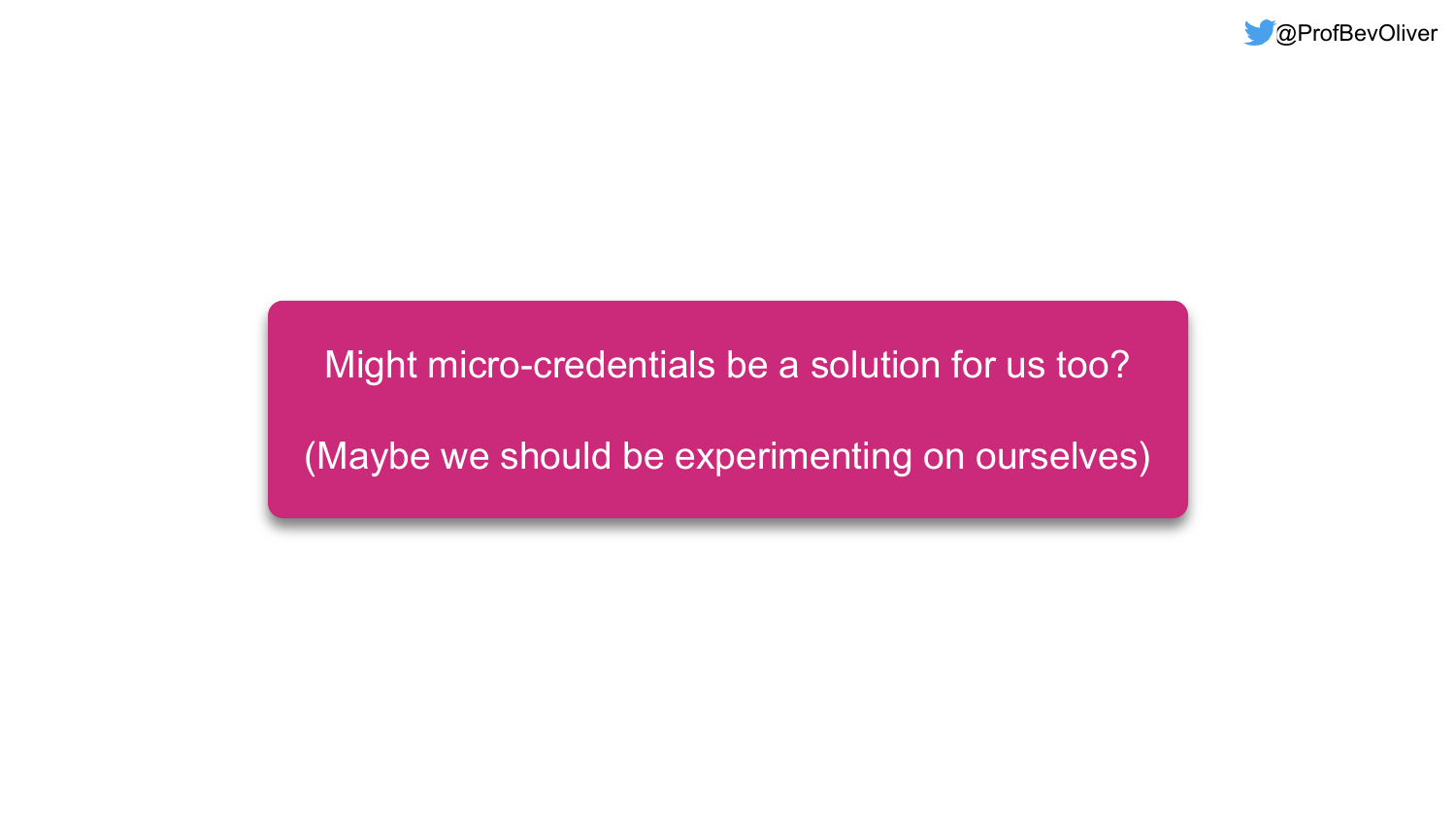

#### Micro-credentials

MOOCs, certifications, short courses, bootcamps, intensives, masterclasses, a CloudFest…peer tutoring, student-staff tutoring

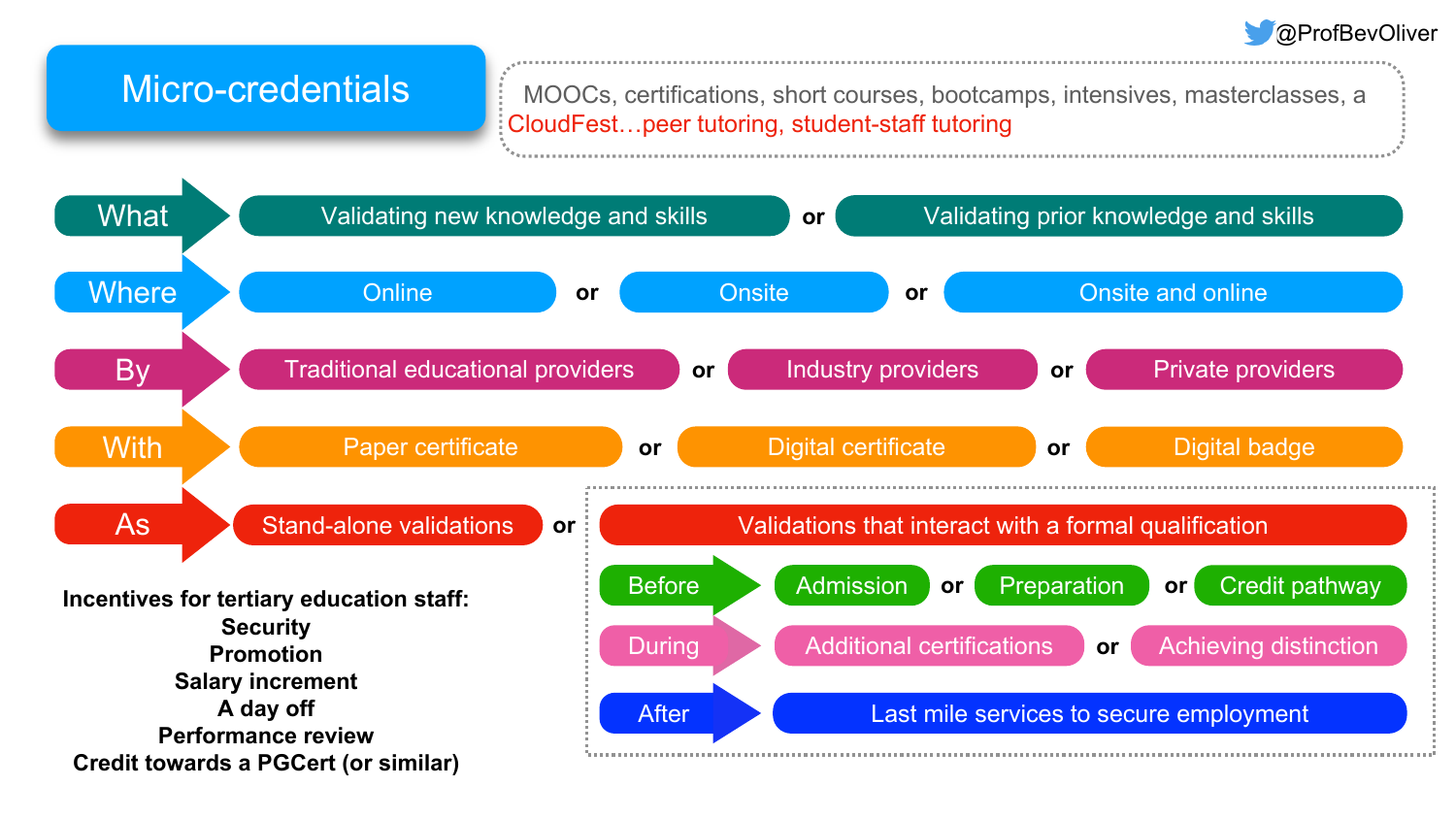#### 2. We are employers and we are an industry

1. Our staff are students too



#### 3. Micro-credentials might help us prepare ourselves for the future of work.

#### **Key messages**